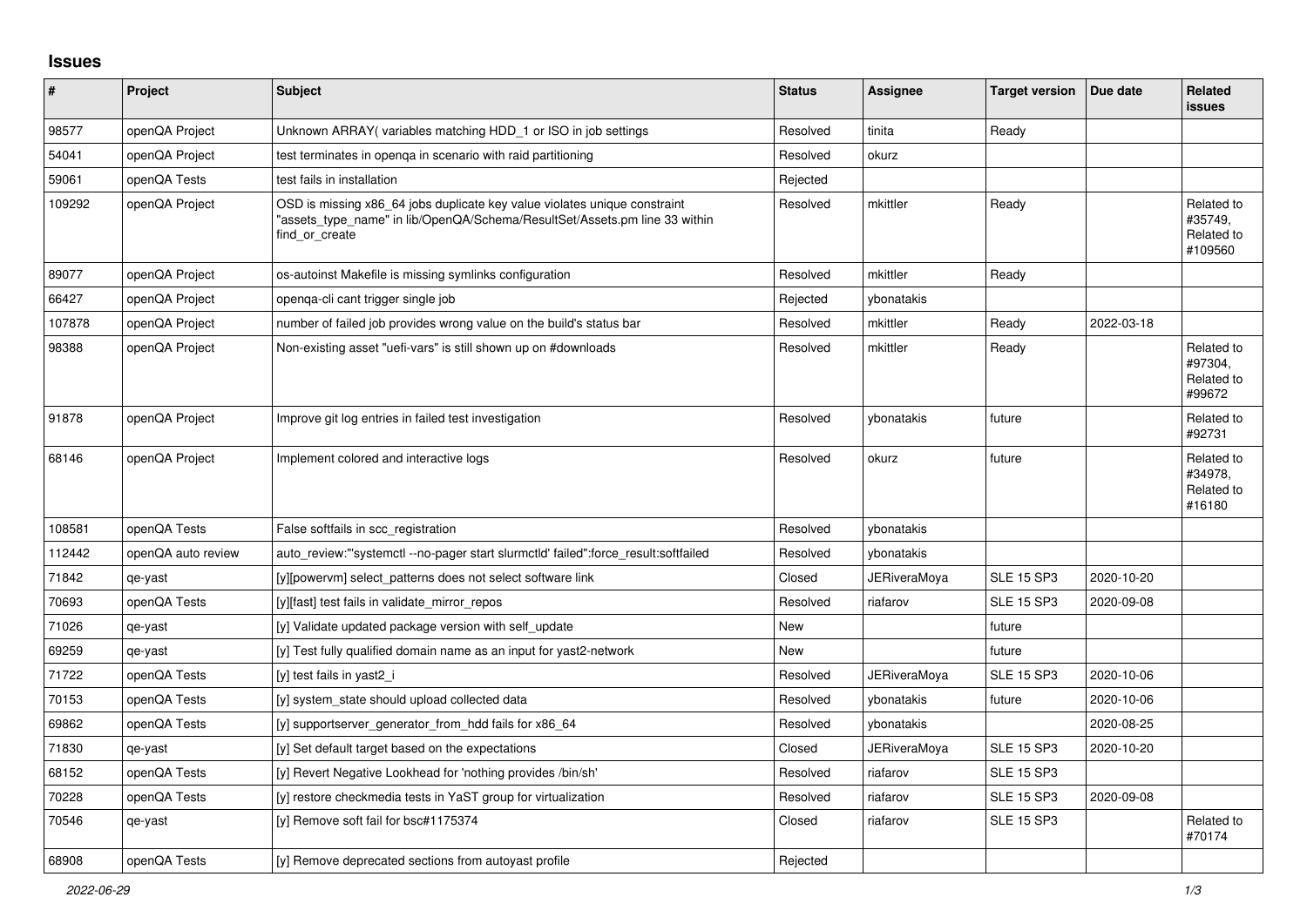| $\sharp$ | Project        | Subject                                                                                                  | <b>Status</b> | <b>Assignee</b>     | <b>Target version</b> | Due date   | Related<br>issues     |
|----------|----------------|----------------------------------------------------------------------------------------------------------|---------------|---------------------|-----------------------|------------|-----------------------|
| 71608    | qe-yast        | [y] post_fail_hooks fails with script timeout, no logs collected                                         | Closed        | riafarov            | <b>SLE 15 SP3</b>     | 2020-10-20 |                       |
| 72274    | qe-yast        | [y] nfs mount timeout investigation                                                                      | Rejected      | riafarov            | <b>SLE 15 SP3</b>     |            |                       |
| 72277    | qe-yast        | [y] Modify check in autoyast installation test                                                           | Closed        | <b>JERiveraMoya</b> | <b>SLE 15 SP3</b>     |            |                       |
| 68515    | openQA Tests   | [y] iscsi_client wont be fixed in SLE15SP2                                                               | Rejected      | riafarov            | <b>SLE 15 SP3</b>     |            |                       |
| 68143    | openQA Project | [y] Implement navigation to the schedule from the job                                                    | Resolved      | ybonatakis          | future                | 2020-06-30 |                       |
| 68579    | qe-yast        | [y] gitlab-ci needs another stage for verify_file_existence                                              | Rejected      | riafarov            | future                |            |                       |
| 70726    | openQA Tests   | [y] Generate dud file dynamically instead of relying on urls                                             | Resolved      | <b>JERiveraMoya</b> | future                | 2020-09-22 |                       |
| 71896    | openQA Tests   | [y] Expert partitioning framework refactoring                                                            | Rejected      | riafarov            | future                |            |                       |
| 67285    | openQA Tests   | [y] Adjust installation in autoyast_salt to the recent changes                                           | Resolved      | ybonatakis          | <b>SLE 15 SP2</b>     | 2020-06-16 |                       |
| 69142    | qe-yast        | [y] Adjust bootloader for MM on aarch64                                                                  | Resolved      | ybonatakis          | <b>SLE 15 SP3</b>     | 2020-08-11 |                       |
| 70237    | openQA Tests   | [y] Add validations for textmode of ppc64le                                                              | Resolved      | syrianidou_sofia    | <b>SLE 15 SP3</b>     | 2020-10-06 |                       |
| 95455    | openQA Tests   | [qac][kernel] Make record_soft_failure shows error as regression                                         | New           |                     |                       |            |                       |
| 91941    | openQA Tests   | [qac] test fails in docker_runc                                                                          | Resolved      | ybonatakis          |                       |            |                       |
| 58319    | openQA Project | [openqa-client] make --form visible in the help output                                                   | Resolved      | mkittler            | Done                  |            |                       |
| 107395   | openQA Tests   | [HPC] zypper returns error code 107 in slurm master                                                      | Resolved      | ybonatakis          | QE Kernel<br>Current  |            |                       |
| 59309    | openQA Tests   | [Functional][y]test fails in verify_ext4                                                                 | Rejected      | riafarov            |                       |            |                       |
| 57743    | openQA Tests   | [functional][y][timeboxed:8h] test tries to reboot when poweroff is given in shutdown                    | Resolved      | oorlov              | Milestone 29          | 2019-10-22 | Related to<br>#58127  |
| 62690    | openQA Tests   | [functional][y][timeboxed:8h] finish btn is disabled in Installation Completed                           | Resolved      | mloviska            | Milestone 32          | 2020-02-25 |                       |
| 65882    | openQA Tests   | [functional][y][sporadic] test fails in first_boot cant finish because guess disabled guest              | Rejected      | riafarov            | Milestone 33          |            |                       |
| 64165    | openQA Tests   | [functional][y][periodic] test fails in nis_server                                                       | Rejected      |                     |                       |            |                       |
| 62096    | openQA Tests   | [functional][y][opensuse][timeboxed:16h] remote intallation doesnt communicate correctly<br>after reboot | Resolved      | ybonatakis          | Milestone 31          | 2020-01-28 |                       |
| 62498    | openQA Tests   | [functional][y][opensuse] Update support_server on o3 for remote installations                           | Resolved      | <b>JERiveraMoya</b> | Milestone 32          | 2020-02-11 | Copied from<br>#62495 |
| 62495    | openQA Tests   | [functional][y][opensuse] Update support_server on o3 for remote installations                           | Closed        |                     |                       |            | Copied to<br>#62498   |
| 66043    | openQA Tests   | [functional][y][hyperv] test failing in shutdown needs investigation                                     | Rejected      | riafarov            | Milestone 35+         | 2020-05-19 |                       |
| 55949    | openQA Tests   | [functional][y] yaml schedulers are not found                                                            | Resolved      | riafarov            |                       |            |                       |
| 59012    | openQA Tests   | [functional][y] test fails in yast sysconfig                                                             | Resolved      | riafarov            |                       |            |                       |
| 60230    | openQA Tests   | [functional][y] test fails in system_role                                                                | Resolved      | riafarov            | Milestone 30          |            | Related to<br>#60041  |
| 55964    | openQA Tests   | [functional][y] test fails in scc_registration because of missing step                                   | Rejected      | riafarov            |                       |            |                       |